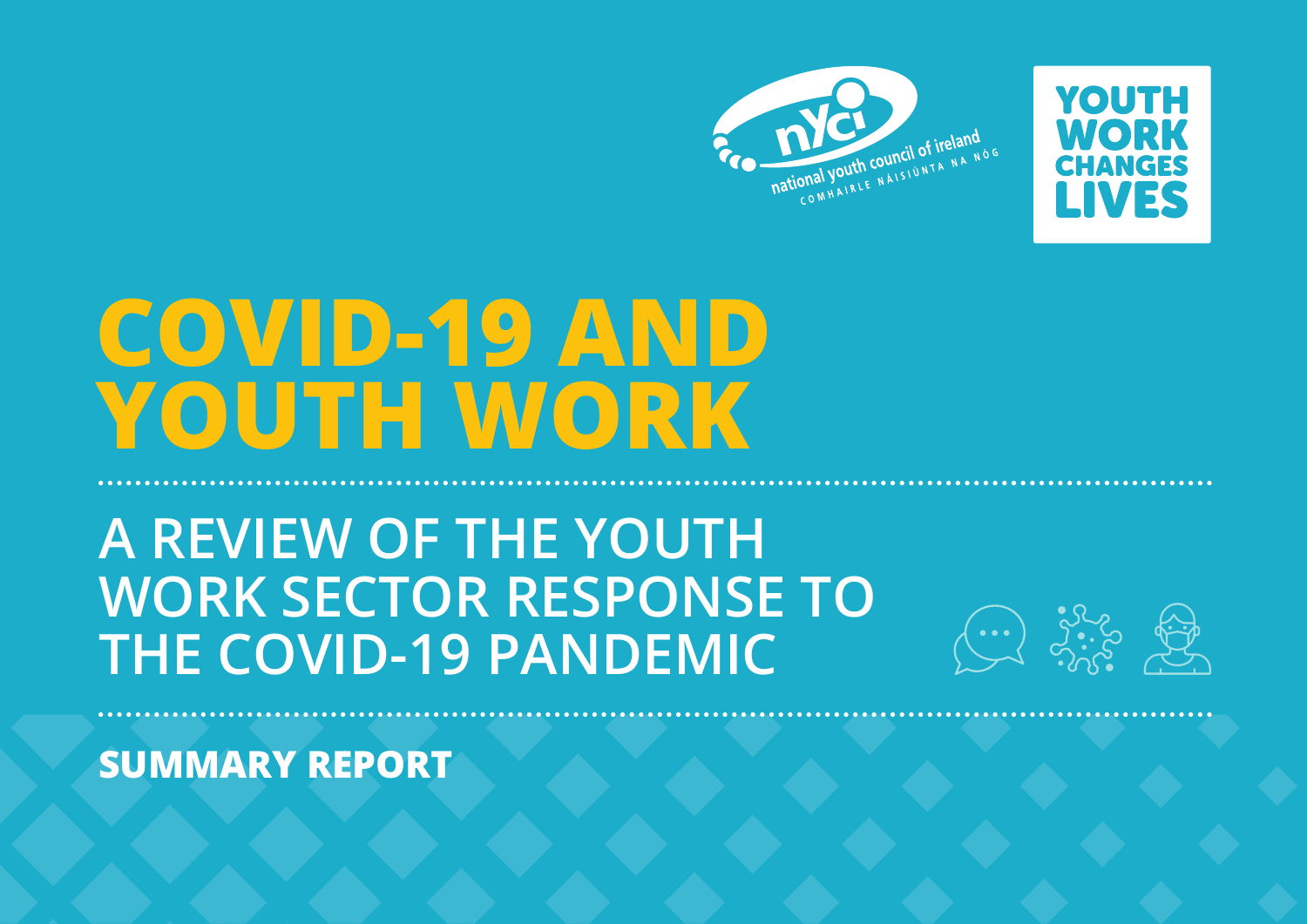# **CONTENTS**

| <b>INTRODUCTION</b>                                                                                        |                         |
|------------------------------------------------------------------------------------------------------------|-------------------------|
| Context                                                                                                    | 1                       |
|                                                                                                            | $\overline{\mathbf{2}}$ |
| Impact of COVID-19 on Young People                                                                         | $\overline{2}$          |
| How has the youth work sector responded to challenges presented by the COVID-19 pandemic?                  | 3                       |
| What methodologies have been used to deliver services and supports to young people<br>during the pandemic? | 6                       |
| What are the limitations of working in this way?                                                           | 9                       |
| Adapting for the Future                                                                                    | 11                      |
| <b>GOOD PRACTICE EXAMPLES </b>                                                                             | 14                      |
| <b>CONCLUSIONS &amp; RECOMMENDATIONS </b>                                                                  | 16                      |
| <b>METHODOLOGY</b>                                                                                         | 18                      |

#### **COMPLETE REPORT AVAILABLE ONLINE**

This paper provides a summary of the NYCI report *A Review of the Youth Work Sector Response to the COVID-19 Pandemic* researched, written and edited by Deborah Erwin and Lorraine Thompson. The complete research report is available at **[youth.ie](http://www.youth.ie)**

#### **NATIONAL YOUTH COUNCIL OF IRELAND**

The National Youth Council of Ireland is the representative body for voluntary youth organisations in Ireland. We use our collective experience to act on issues that impact on young people. **[www.youth.ie](http://www.youth.ie)**

**Author:** Deborah Erwin & Lorraine Thompson **Edited by:** Marie-Claire McAleer, Mary Cunningham, James Doorley, Daniel Meister **Designed by:** FUSE

*<u>AAAAAAAA</u>* 

First published by the National Youth Council of Ireland in 2020 by © National Youth Council of Ireland 2020. All rights reserved. Registered Charity No. CHY 6823.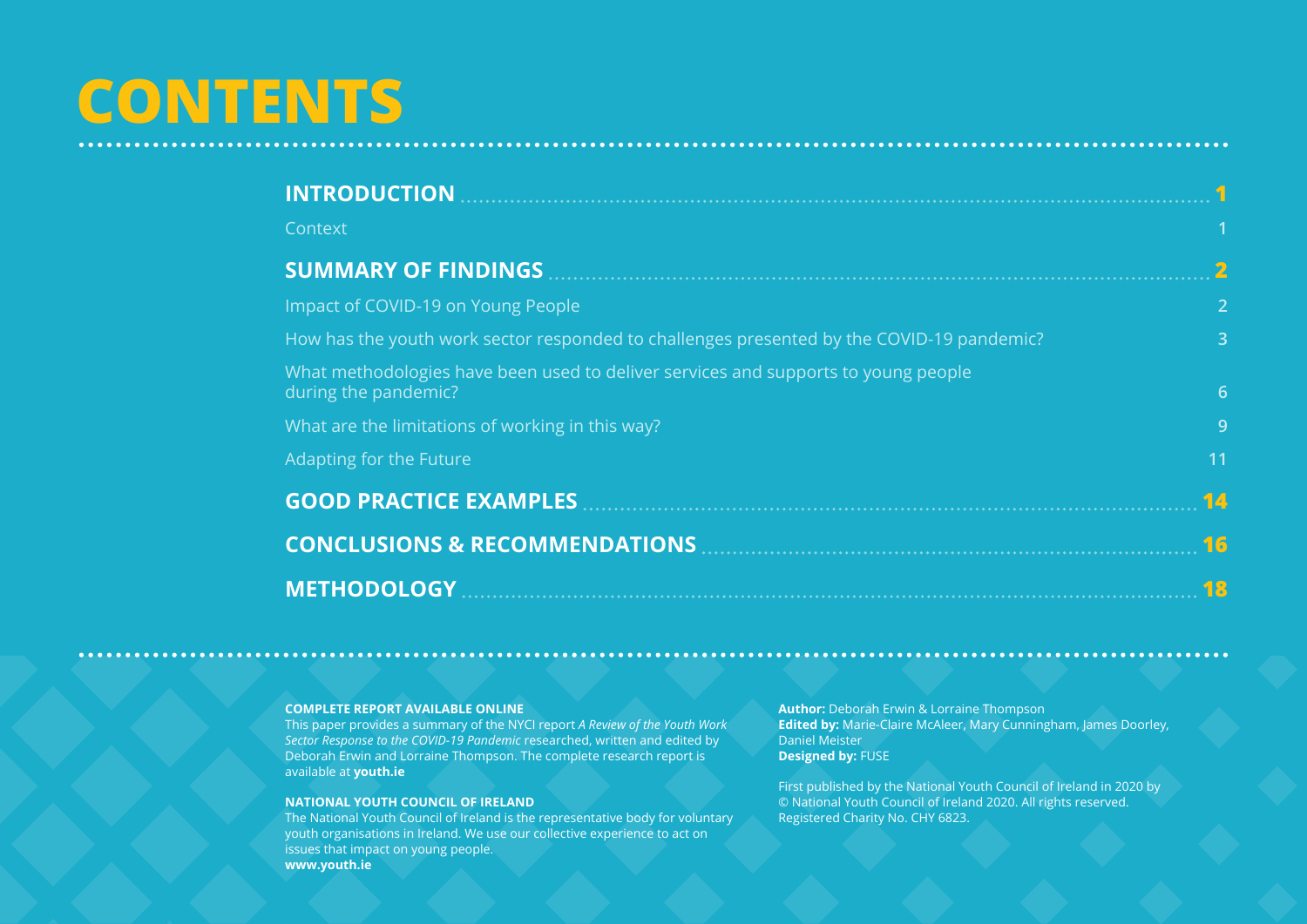# <span id="page-2-0"></span>**INTRODUCTION**

In June 2020 NYCI commissioned Deborah Erwin and Lorraine Thompson to conduct an independent review of the youth work sector response to the COVID-19 pandemic. The study is centred on three research questions:

#### **How has the youth work sector responded to challenges presented by the COVID-19 pandemic? 1**

#### **What methodologies have been used to deliver services and supports to young people during the pandemic? 2**

#### **What are the limitations of working in this way? 3**

This research was open to the whole youth sector and responses were received from a variety of different types of youthfocused organisations and youth services. Aware that many youth organisations operate a range of initiatives and programmes as part of their service delivery and sometimes in multiple locations, we encouraged responses to the survey from individual projects, programme strands or units within organisations in order to get a sense of how they took action in the face of the pandemic.

# **CONTEXT**

Ireland confirmed its first case of coronavirus on 29th February 2020. On 12th March the Taoiseach Leo Varadkar announced all schools, colleges and childcare facilities were to close initially until the 29th March. A mandatory order for people to stay at home was announced on 28th March. Youth provision, in line with schools, closed abruptly with little initial guidance on how they could continue support for young people. Since the global spread of COVID-19 there has been substantial research conducted to identify the immediate and possible long-term impact on young people. The research shows that young people have and will be adversely affected in the areas of mental health, education, economically and socially (OECD, 2020). The OECD Policy Responses to Coronavirus (COVID-19) Youth and COVID-19: Response, recovery and resilience publication (2020) recognises the **vital role the youth sector has played and will continue to play in helping young people recover from these detrimental effects and to mitigate the impact of the pandemic**. The report recommends governments should partner with youth sector organisations during the recovery phase. **In the Irish context, it is imperative adequate resources are invested to enable the youth sector to do this and to respond to the needs of all young people.**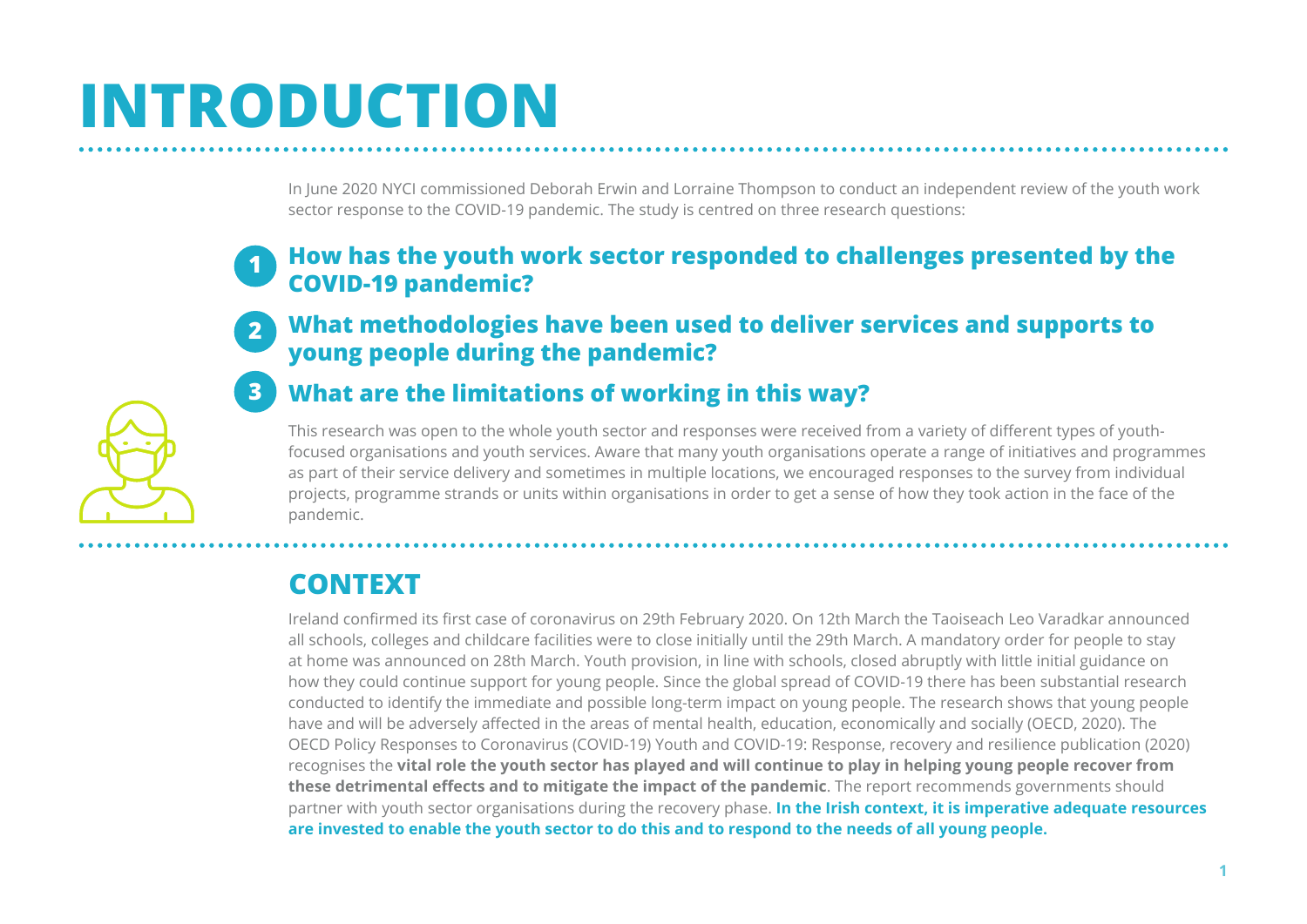# <span id="page-3-0"></span>**SUMMARY OF FINDINGS**

## **IMPACT OF COVID-19 ON YOUNG PEOPLE**

While the focus of this study was on the youth sector's response to COVID-19, a number of negative impacts for young people were highlighted by the research participants and can be summarised as follows:

## **Mental Health**

There is a high level of concern over the negative impact on young people's mental health.

## **Education**

Young people are worried about the uncertainty around results and the impact this will have on their future, they are missing the emotional support schools provide and there is concern around the conditions for reopening schools.

# **Economic impact**

Young people already experiencing poverty became even more isolated.

## **Personal and social impact**

A lack of social contact and the lack of structure and routine did not help young people function and ultimately had a negative impact both physically and emotionally.

**There were "vulnerable or hard to reach young people – some with not enough access to food, a young person engaging in sex work, some with no Wi-Fi, no privacy, or in abusive or unaccepting household and therefore hard to engage"** (Youth Organisation CEO)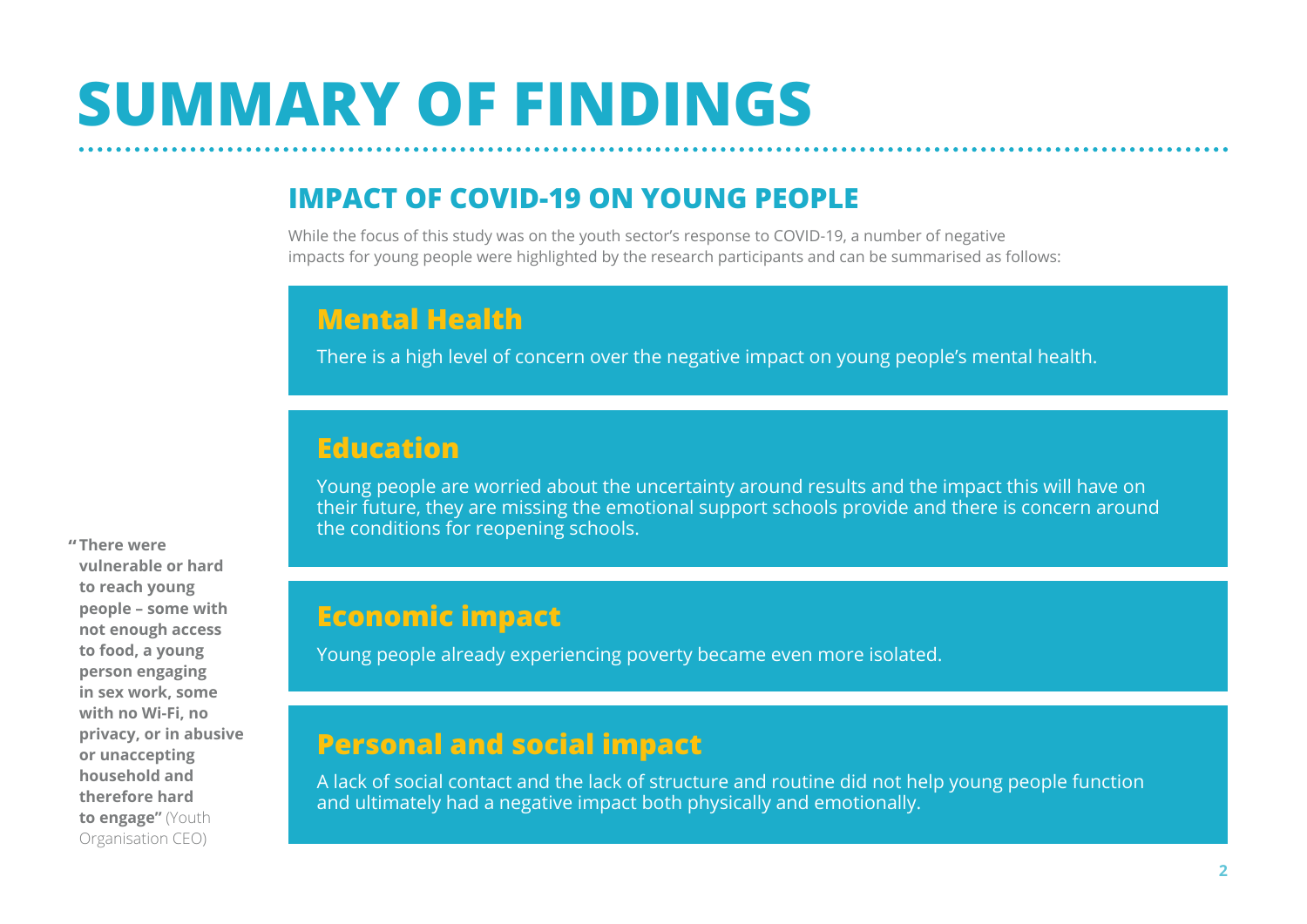## **How has the youth work sector responded to challenges presented by the COVID-19 pandemic?**

<span id="page-4-0"></span>



**(n=256)**

**The majority of services were able 22% to maintain a full service**

**or a reduced 64% service**

**The most frequent reason given was 14% continue to provide a service during the pandemic lockdown.** 

**that the organisation did not have an adequate digital infrastructure** 

**of respondents could not** 

**33%**

**ENGAGEMENT WITH YOUNG PEOPLE**

#### **of projects had a reduction in 59%** of projects had a reduction in<br>the number of young people **they were able to work with (n=151)**

**The 151 respondents who had a reduction in the number of young people they engaged with indicated figures fell** 



**70%**

**36 PROJECTS discontinued engagement with young people which represented**

**approx 6896 YOUNG PEOPLE**

**8 PROJECTS SAW AN INCREASE IN ENGAGEMENT IN VIRTUAL ACTIVITIES.** 

# **YOUTH SECTOR RESPONSES TO**

**THE PANDEMIC** distant house visits or delivery of activity packs as a form of Some services made use of surveys to assess needs and **and the service of the services** made use of surveys to assess needs and **According to representatives of youth organisations interviewed for this study, several services immediately went online via Zoom and other platforms. There were some projects that continued their outreach services e.g. detached work, socially outreach and connection. A number of the projects had a particular emphasis on supporting the emotional wellbeing and mental health of the young people they engaged with.**

#### **Almost two thirds of NYCI members generated social media or website content in relation to health and wellbeing.**

**adapt accordingly. Some projects engaged directly with parents as a way of making contact with young people.**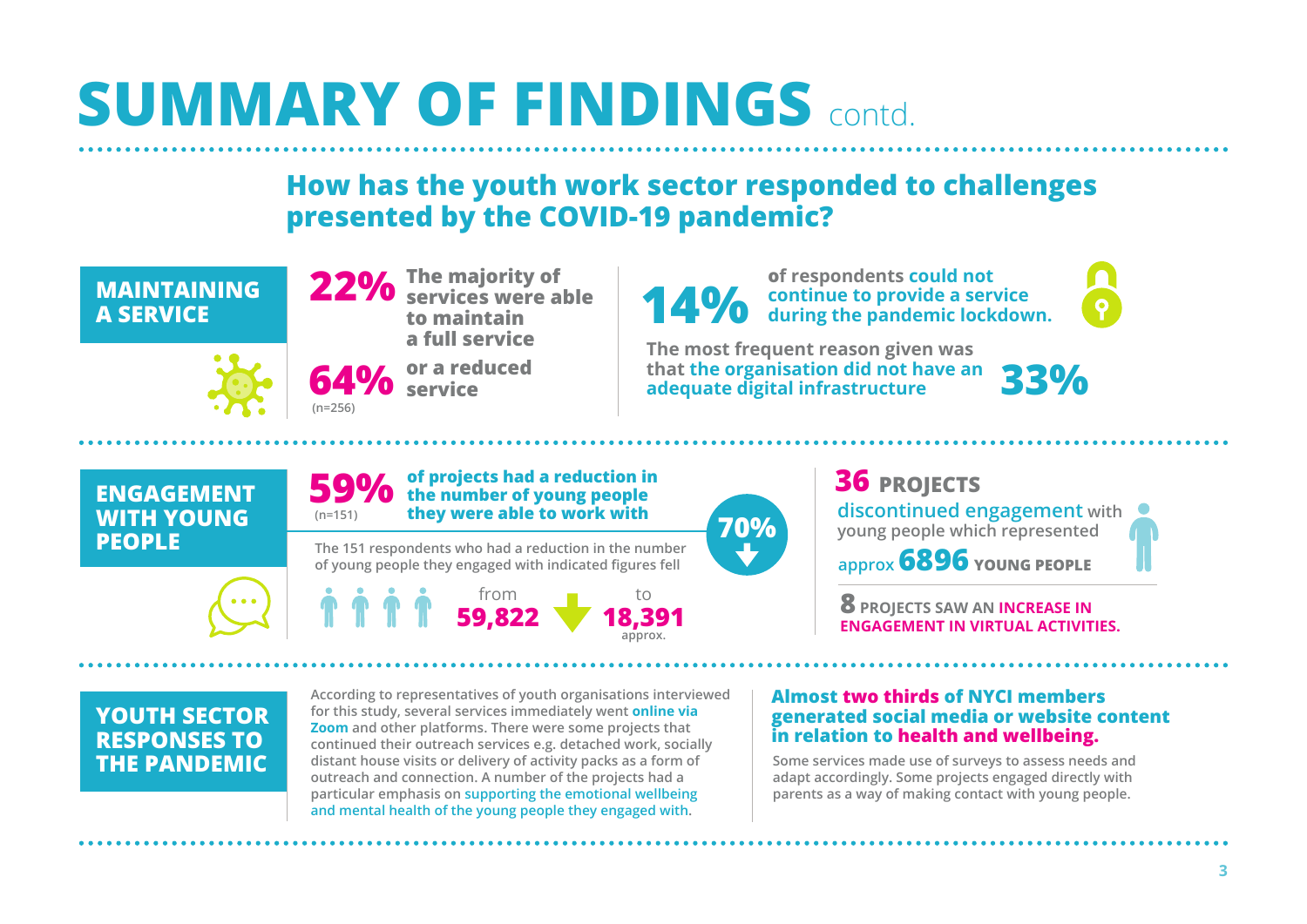## **How has the youth work sector responded to challenges presented by the COVID-19 pandemic?** contd.

**YOUNG PEOPLE'S PERSPECTIVES OF THE YOUTH SECTOR'S OVERALL RESPONSE**



They felt that youth organisations were responsive to their needs and **provided vital interaction.**

**FACTORS THAT ENABLED ORGANISATIONS TO RESPOND EFFECTIVELY** 



**included resourcing by organisations with a national headquarters for volunteer-led groups; links, networking and partnerships fostered with other organisations; an effective ICT infrastructure; already established relationships in local communities; support and guidance from external agencies; understanding from funders; flexibility and good communication within organisations.**

**KEY CHALLENGES/ IMPLICATIONS FACED BY ORGANISATIONS IN RESPONDING**

**THE WORLD CHANGED OVERNIGHT;**

**Organisations faced a host of technical issues;**

**Youth projects were unable to contact some young people;**



**Difficulties in managing staffing levels.**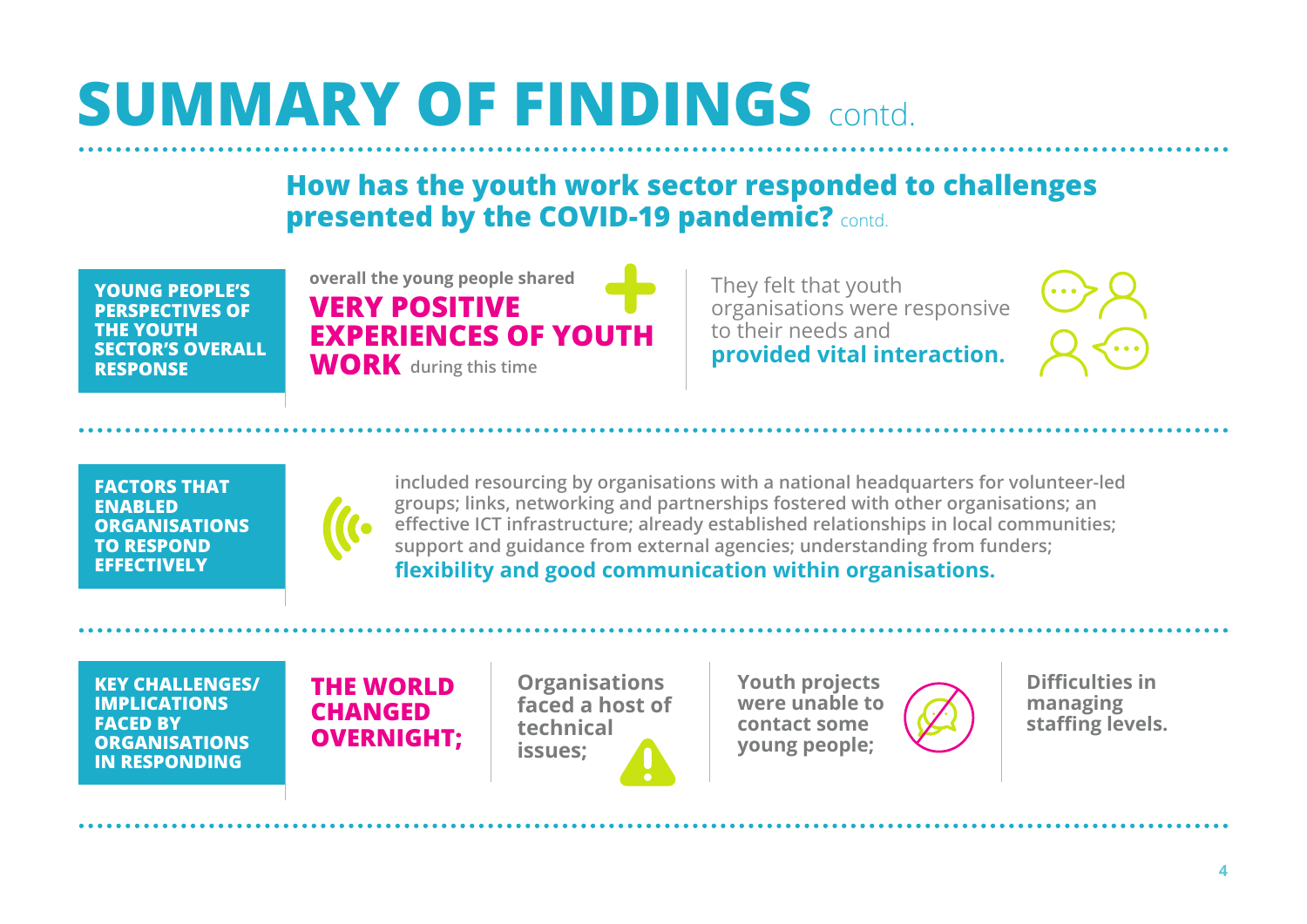I can't remember a time when things were so positive with the Department [of Children and Youth Affairs] – **a sense of recognition and acknowledgement of the worth and importance of youth work, and the critical role it plays as a safety net for young people, especially vulnerable young people. Especially with schools closed, teachers don't have the same skills to be able to engage with vulnerable young people.** Even within the leadership of the Department [of Children and Youth Affairs] we felt an appreciation and acknowledgement of that – really supportive, good about checking in with us. **""**

(Youth Organisation CEO)

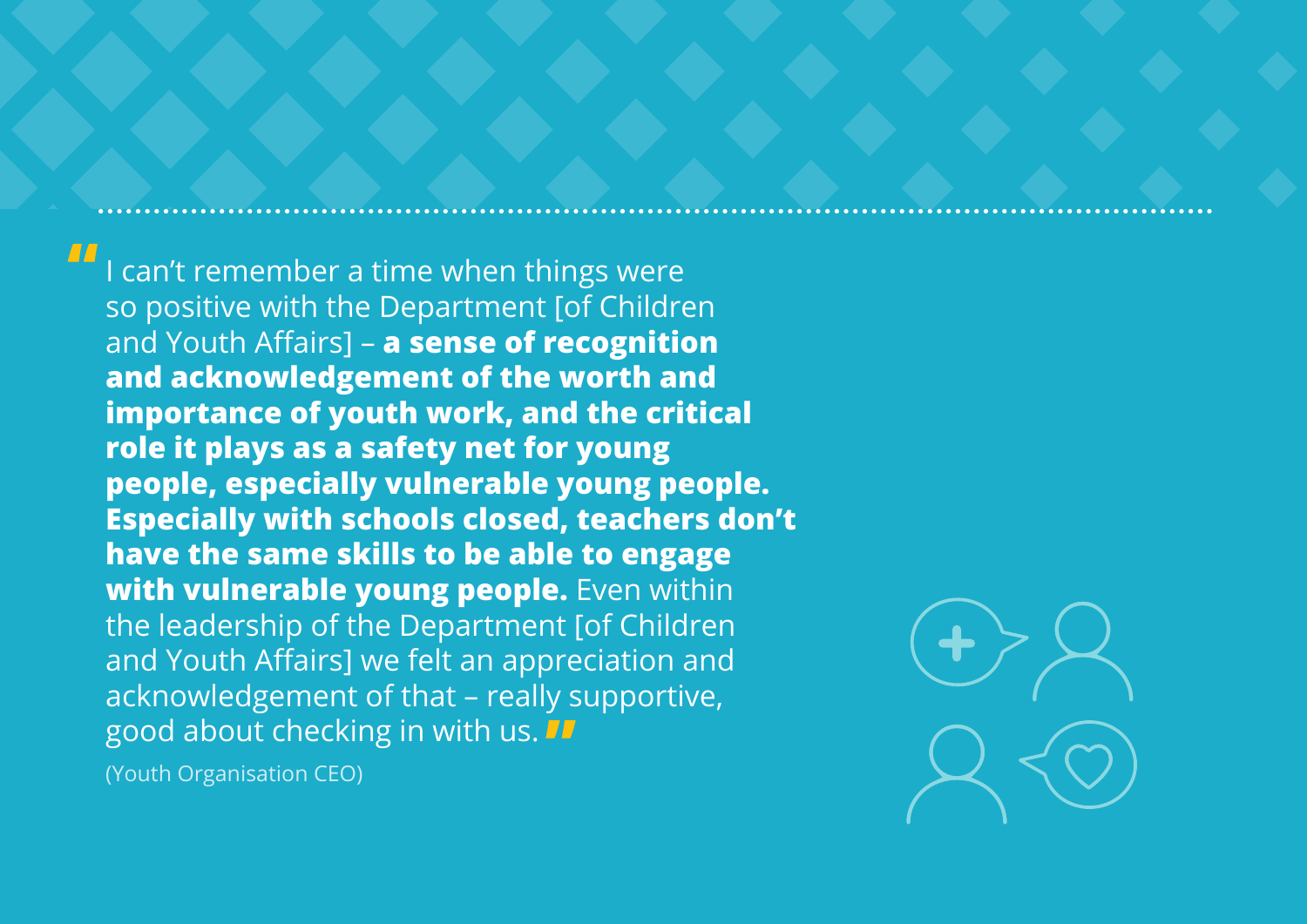## <span id="page-7-0"></span>**What methodologies have been used to deliver services and supports to young people during the pandemic?**



**We'd have been "really stuck, we'd have been stuck looking at a wall. To be fair, they have done everything they could do because they were always texting you and looking to chat, and if we couldn't they would always rearrange it."** (Young Person)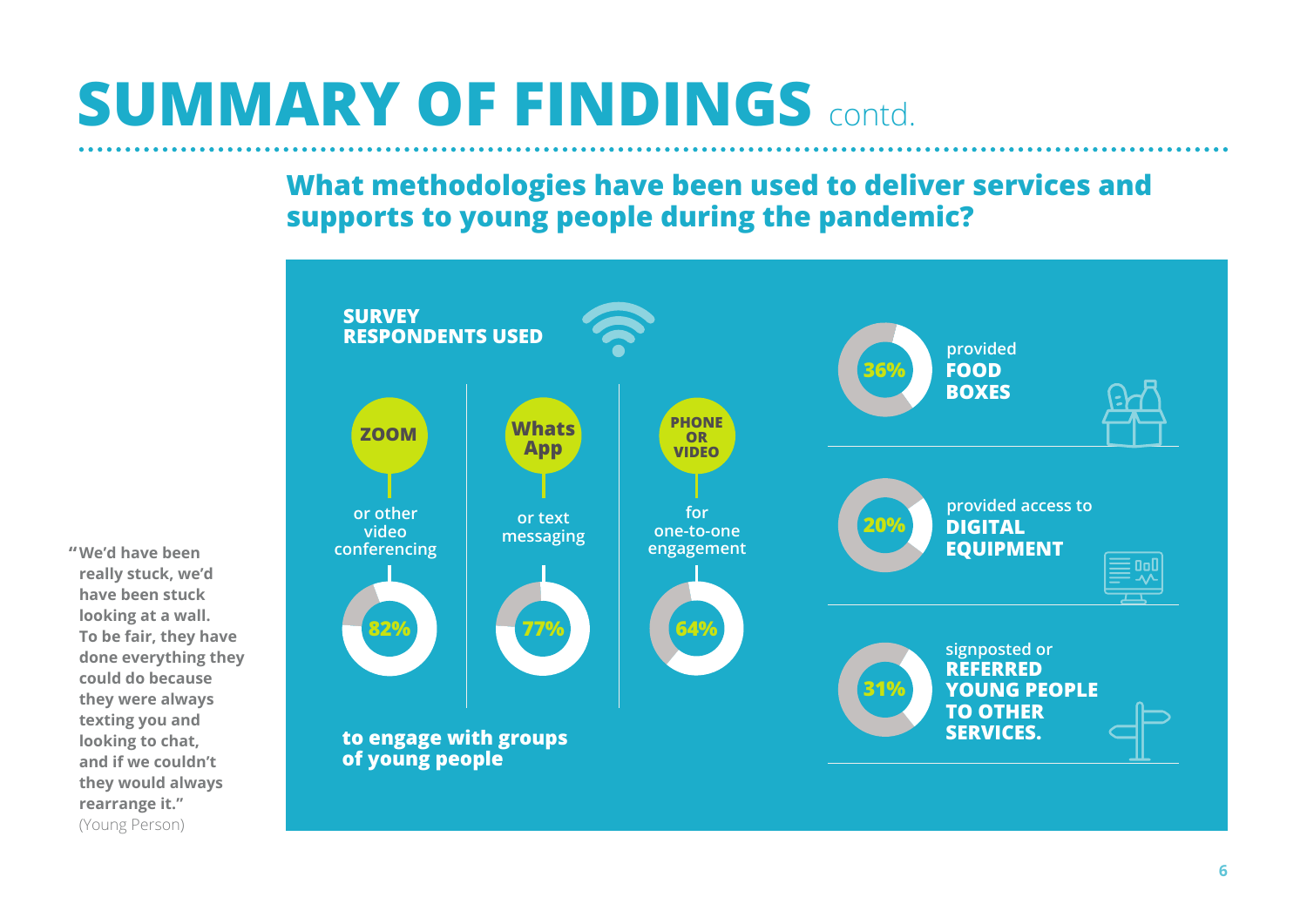## **What methodologies have been used to deliver services and supports to young people during the pandemic?** contd.



**I think youth " organisations were able to recognise that young people were feeling lonely during this time and not able to meet up with friends so they acted quickly to move their events online so that students and young people could interact with them and not feel disconnected from the environment."**  (Young Person)

#### **Projects adopted a wide range of methodologies to continue engagement:**

Online group engagement included interactive activities; online events and virtual activities; new groups; arts-based activities; Youth Information; local community engagement; innovative use of digitally-based youth work. There was also engagement via telephone and text. Engagement via social media kept young people updated with links to health advice, sharing ideas and updates on events. Some engagement continued in person while observing social distancing. Some organisations delivered care/activity packages. Other interventions indirectly supported young people through training for youth workers and teachers and research within the field. Responses reflect the extent to which interaction with youth organisations served as a lifeline for some young people.

#### **Learning and unexpected outcomes of online engagement**

included an extension of geographical reach; relationship-building with parents and families; recognition of the potential e-learning can have; greater digital competency; some young people benefit from online engagement; there is value of a blended approach to digital and face-to-face work with young people going forward; there have been more opportunities for staff collaboration and the importance of innovation and experimentation.

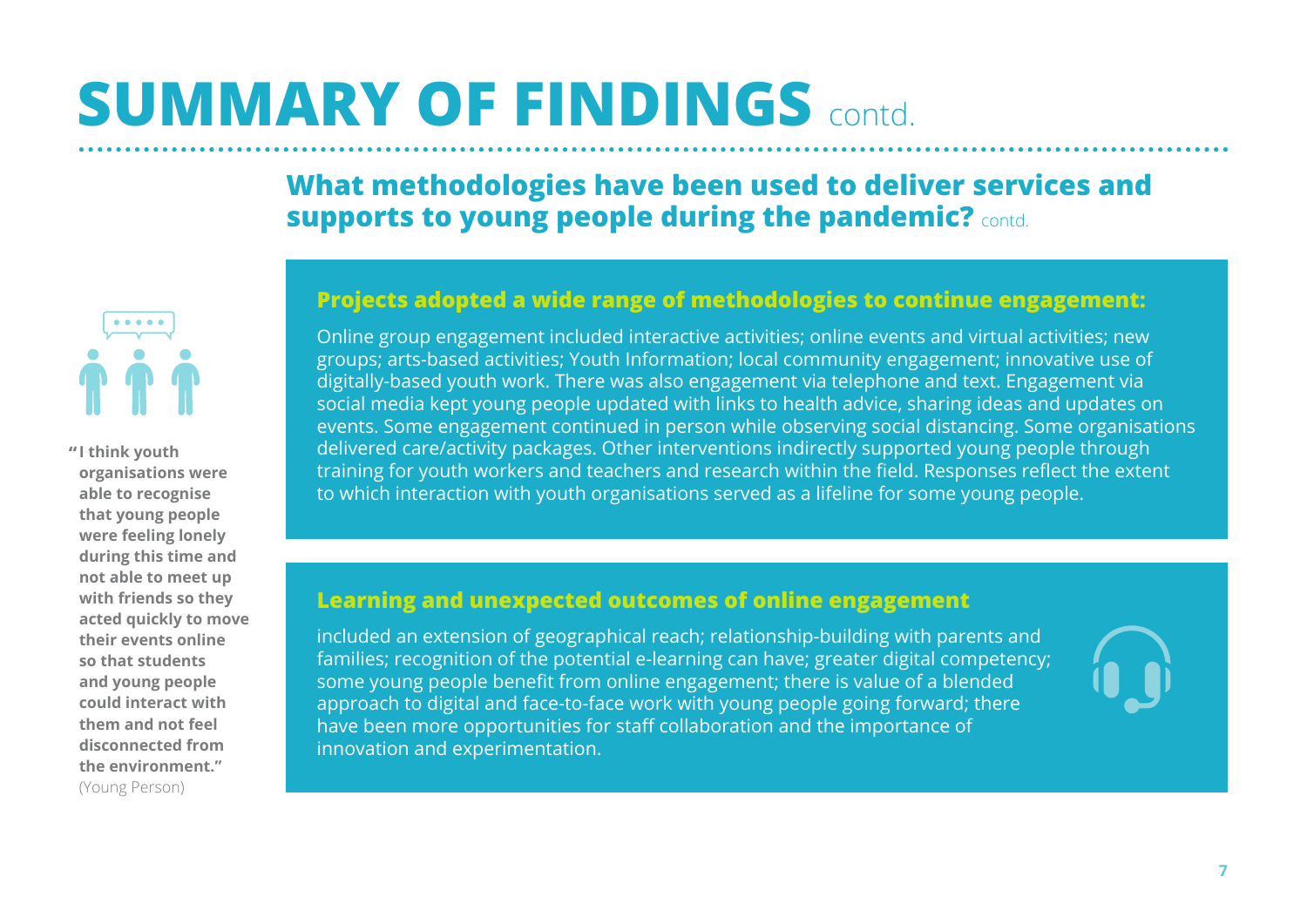**It was a novelty to young people doing everything through Zoom for a while but it's definitely wearing on them now and they really miss that physical contact… All the feedback we're getting as well from young people is that they would rather meet in person**, all our evaluations asking them what we could do differently, it's all 'do this in person'. It's the socialising as well – a huge part of youth work is helping them to positively socialise with each other and that's next to impossible to do through Zoom. **"**(PROJECT WORKER) **"**

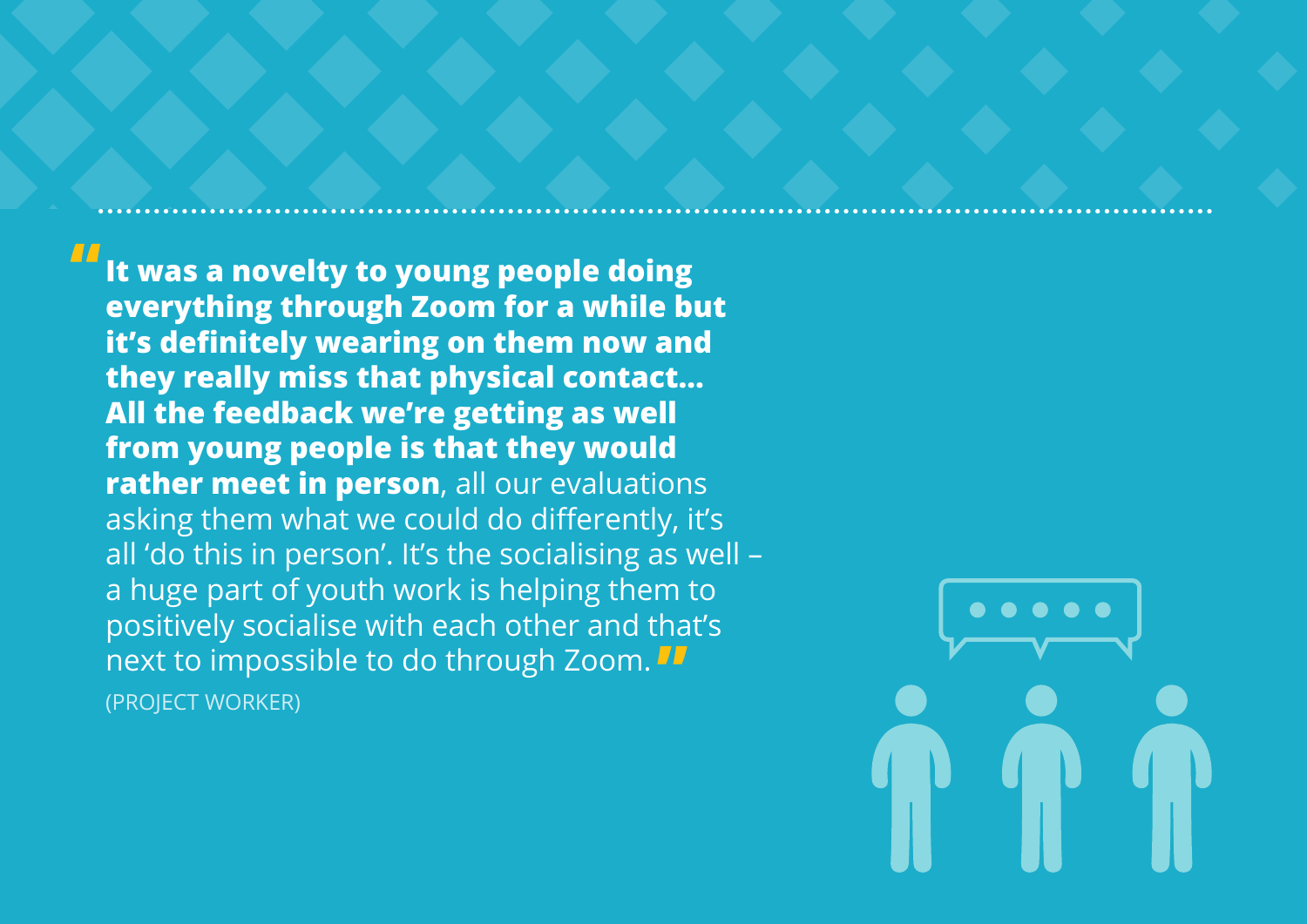## **What are the limitations of working in this way?**

<span id="page-10-0"></span>

| <b>SURVEY</b><br><b>RESULTS</b> |  |
|---------------------------------|--|
|                                 |  |

**The two most common limitations:**



**of respondents found 68%** of respondents four<br> **68%** that young people **were reluctant to engage digitally** 

| <b>Service Service</b> |  |
|------------------------|--|
|                        |  |
|                        |  |
|                        |  |
|                        |  |

**of respondents found 67%** of respondents found<br>**67%** that it was difficult to **engage with 'at risk' or marginalised young people**



**Almost one in four projects experienced difficulties with the switch to digital youth work because young people did not have adequate digital access**

**24% found staff lacked digital skills** 

**17%**

**There were also concerns about safeguarding mechanisms not being in place for digital service delivery** 

**PROGRAMME DELIVERY LIMITATIONS**

**The research indicated a compounding effect when online engagement is significantly hampered for young people already experiencing marginalisation in various ways.** 

**As one survey respondent put it:**

**those most at risk were "most disconnected during the pandemic. "**

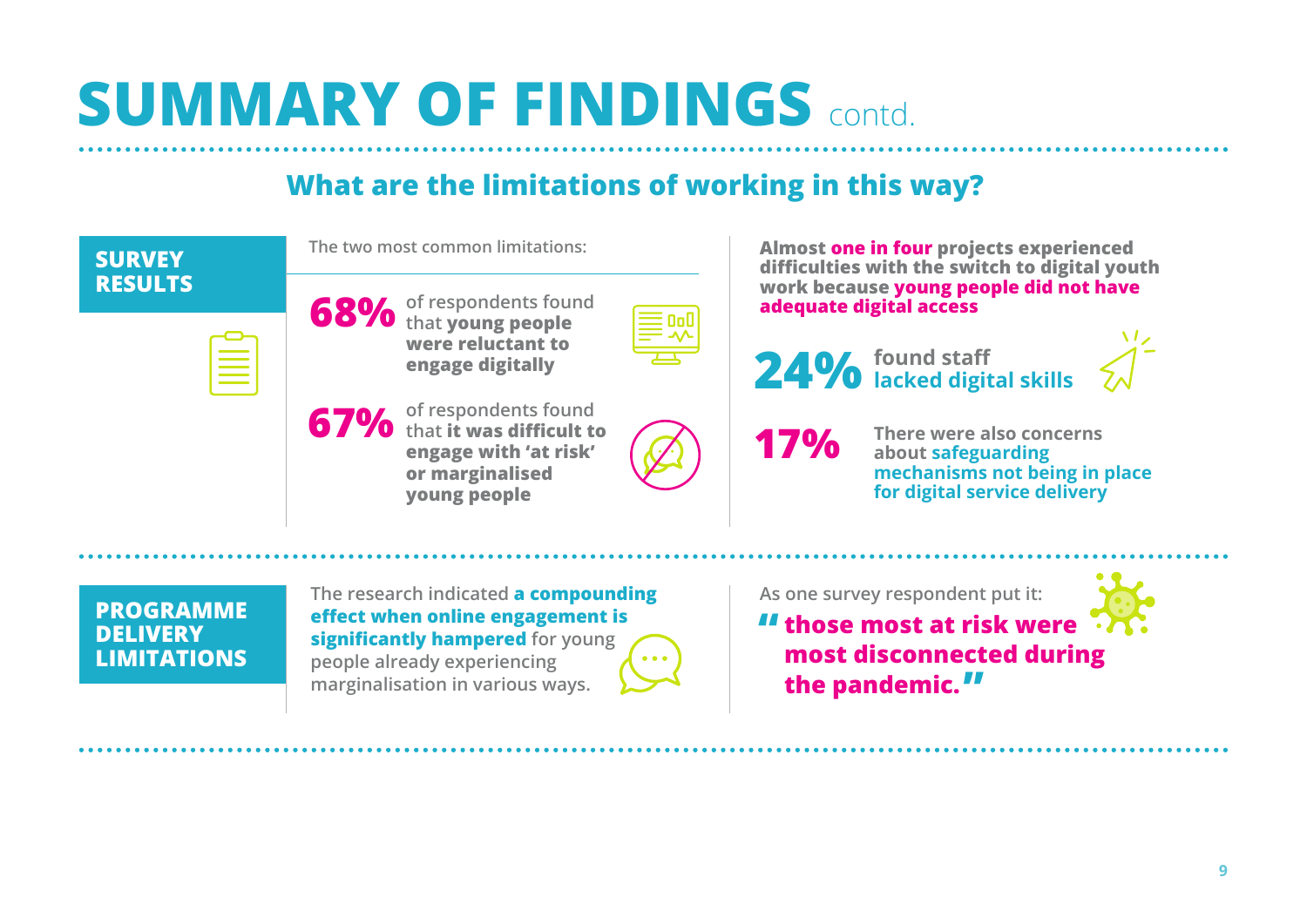# **What are the limitations of working in this way?** contd.

#### **PROGRAMME DELIVERY LIMITATIONS** contd

#### **A range of issues were highlighted by the findings:**

- **Barriers to young people's digital engagement**
- **Difficulty engaging with young people described as 'at risk' or experiencing marginalisation**
- **Access to technology and digital poverty**
- **Safeguarding concerns**
- **Not being able to see and respond when a young person needs support**
- **• Online engagement tailed off**
- **Lack of structure and lack of support from parents and online engagement sometimes compounded pressure for families**
- **There is a paradox of encouraging online engagement in lockdown when previously discouraging device dependence pre-COVID-19**
- **Online engagement prevented developmental work and experiential learning**
- **There has been a loss of young person's voice and agency**



- **There have been limitations associated with outreach work**
- **Online events versus in-person engagement**
- **Many ultimately feel you can't replace face-to-face youth work**

**LIMITATIONS OF DIGITAL YOUTH WORK METHODOLOGIES AT THE ORGANISATIONAL LEVEL** 

#### **These included:**



**IT skills and capacity among workers and within organisations**



**Challenges in relation to boundaries for workers**



#### **Stress and anxiety for workers**



#### **Time and effort to make contact with young people and to adapt and compliance with changing funding arrangements**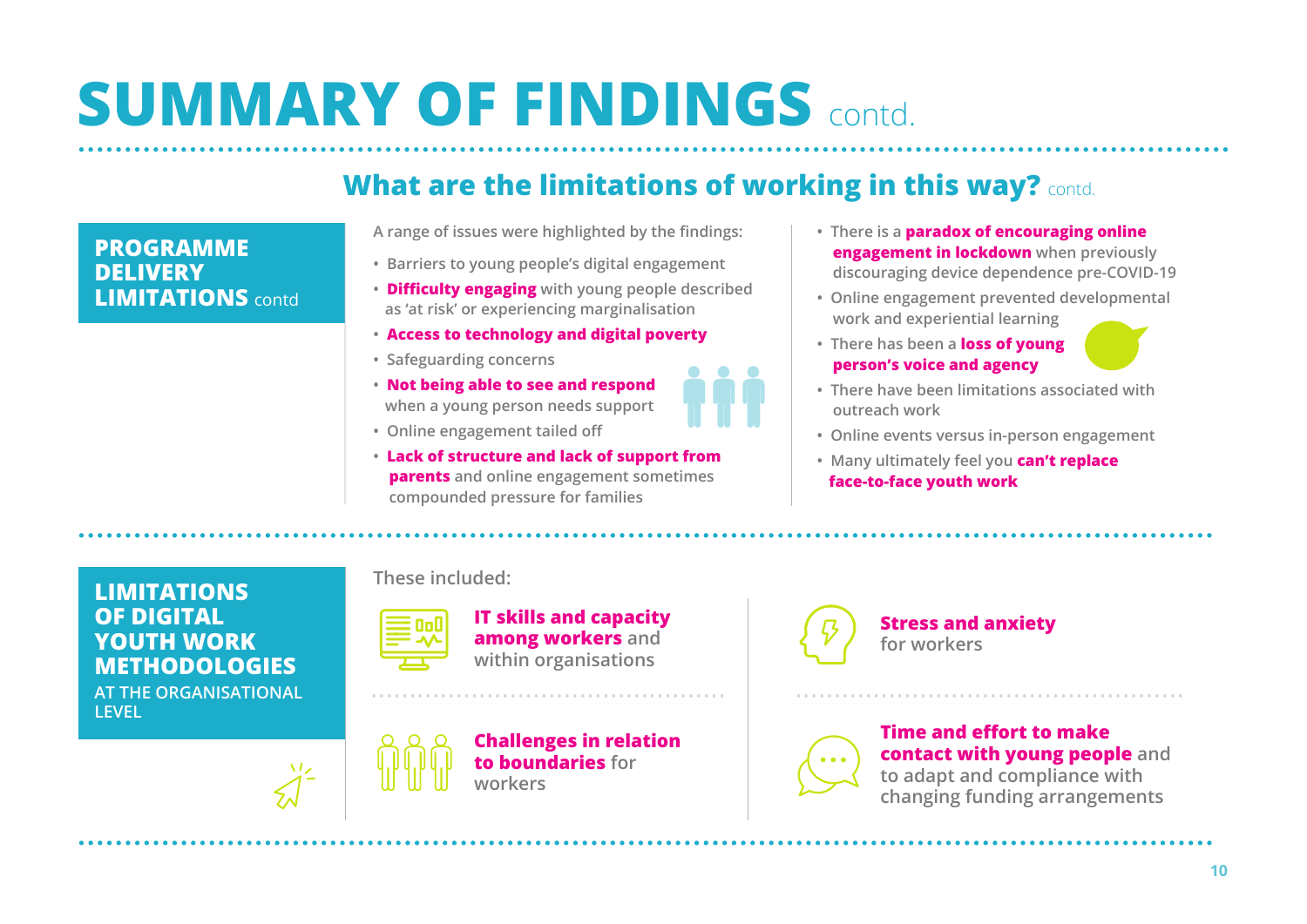## <span id="page-12-0"></span>**Adapting for the Future**

#### **Concerns for the Future**

**1**

**3**

Concerns for the future around uncertainty where no one can be sure of how things are going to be in the coming months with the possibility of increased outbreaks of COVID-19.

**Young people are " going to have more needs. They're going to be more complex and there are going to be more young people in need of our service. This isn't going anywhere anytime soon. It's going to continue to impact on people's lives in some way over the next couple of years anyway. Overall young people's needs are going to be higher and youth services are going to be needed more than ever."**

(Programme Manager)

- Concerns around **understanding and keeping up with regulations**, keeping staff and young people protected from the virus while continuing to offer a vital service to young people, an increase in bureaucracy and paperwork.
- Some projects are **apprehensive about the available space and facilities to allow for social distancing** and the consequential costs if larger premises are needed. **2**
	- There is **apprehension over funding and investment** particularly in terms of resources to offer both face-to-face and online provision.
- **Rebuilding relationships could be difficult** following the lockdown period and the summer months and future involvement of volunteers are in question where they may have increased home-life pressures, fear of getting the virus or having had a break will not want to return. **4**
- **Mental health** will continue to be a great concern for young people themselves and youth workers as they try to mitigate the **long-term damage this could have on young people's well-being and development**. **5**







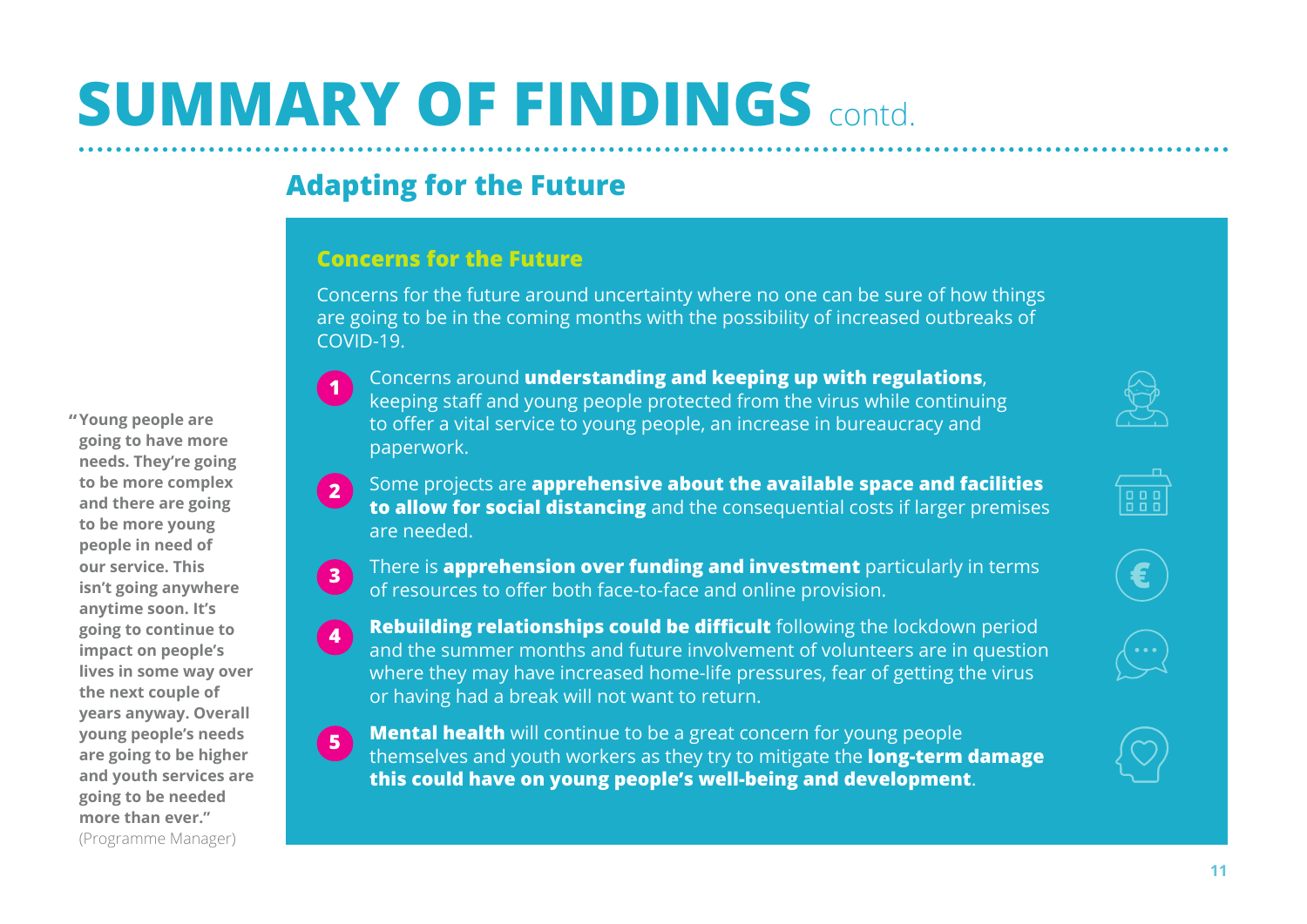## **Adapting for the Future** contd.

#### **Adapting for the Future**

Projects will follow government guidelines and observe social distancing, use masks, meet outside in small group. Many are intending to utilise a blended approach of both digital and in-person activities. Some stated they would consider how to improve digital equipment to enhance digital creativity.

Projects have requested extra funding both to enhance digital equipment and to prepare for combating COVID-19 such as PPE equipment, hand-sanitizer and signage, advice on digital practice/programmes, access to appropriate equipment and software and how to maintain engagement with young people and digital training for staff.

**It's going to take some " of us longer to get off the ground, and we might have lost some of the young people forever. Good youth work is based on the relationships, it's going to take time to build that up again, just an understanding of that"** (Programme Manager)

### **Help and Support for Organisations**

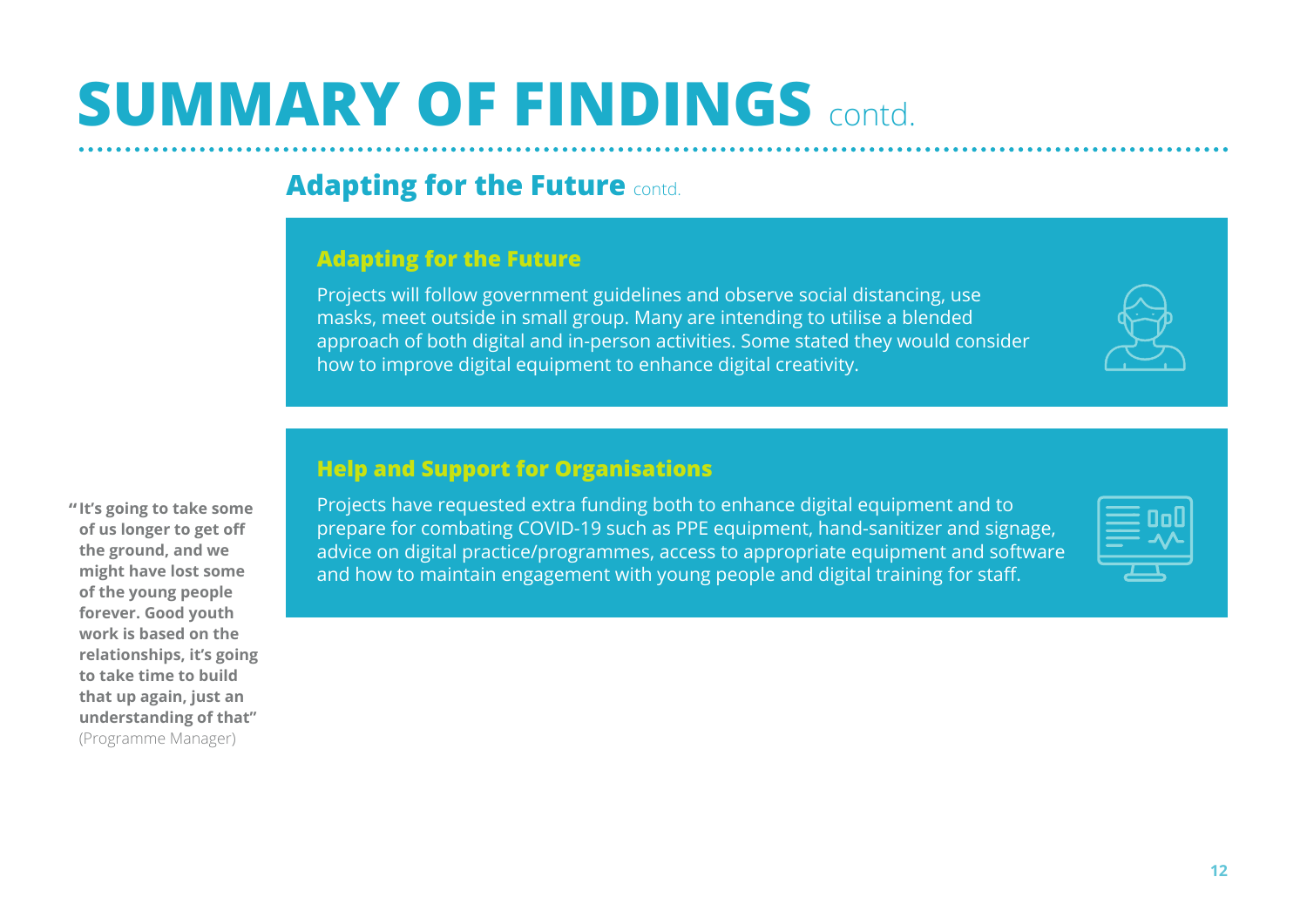The whole time we were concerned about those young people who we couldn't reach online. For the most part **we continued the outreach and street-work as much as could, but we were still aware there were young people out there that we were still missing. It was difficult because there was so much work put in throughout the year to engage those kinds of young people and keep them engaged, even for the groups that normally weren't hard to engage but weren't interested in the online stuff there was so much work over the year building the relationships with them and then in a few months it feels a bit like we're starting from scratch trying to get those relationships back.** That was the biggest challenge for us trying to figure out how we meet those young people's needs. **"**(PROGRAMME MANAGER)

**ПП** 

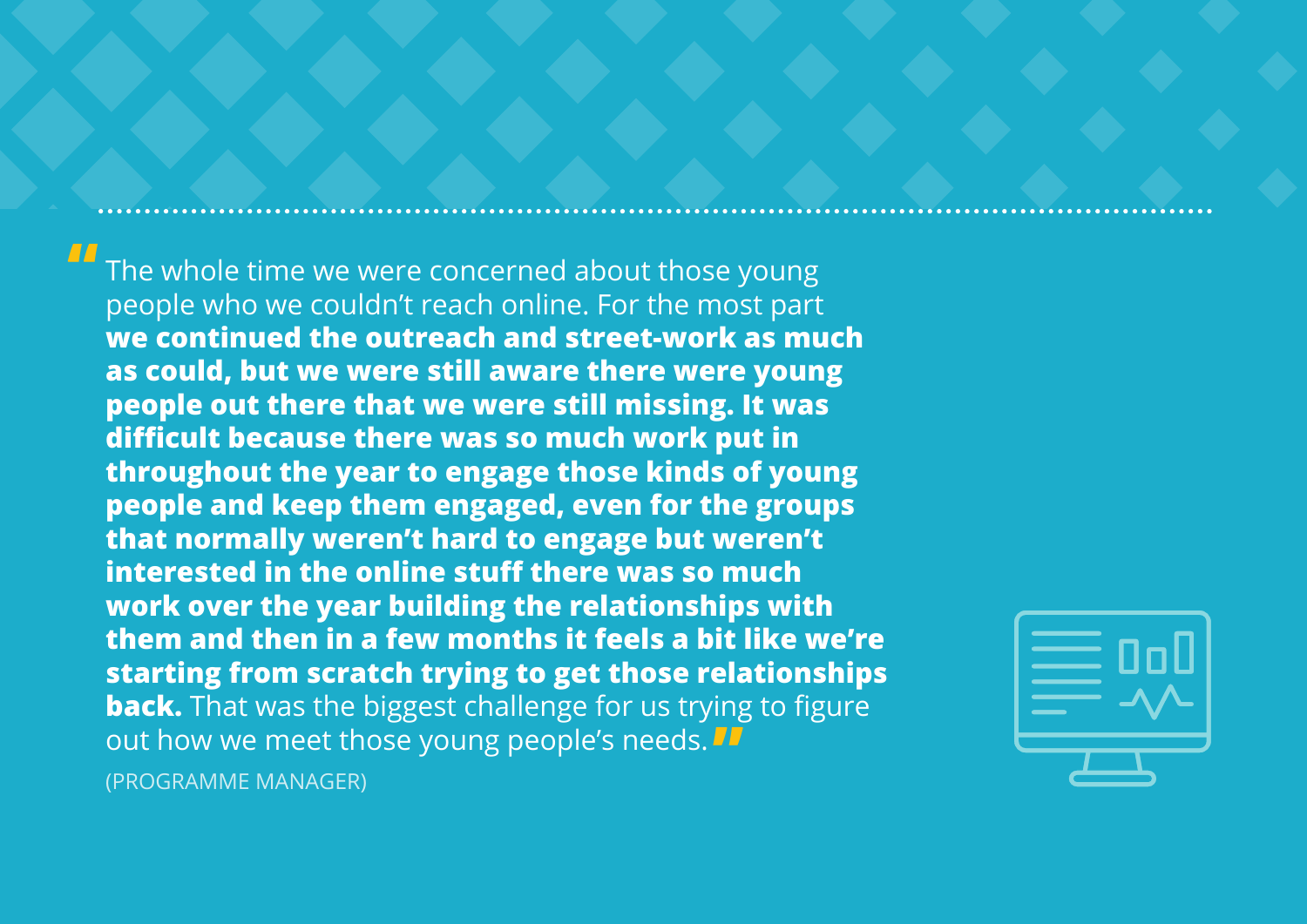# <span id="page-15-0"></span>**GOOD PRACTICE EXAMPLES**

### **Reaching out to the community**

- **• Girls Brigade in Tallaght –** Members engaged in a COVID Hearts project where they sent handmade knitted or crocheted hearts to patients at Tallaght University Hospital.
- **• Localise Youth Volunteering** supported young people during Lockdown to reach out from the safety of their homes to combat COVID-19 with compassion, creating videos, tables-quizzes, cards and much more to encourage over 2000 isolated individuals in nursing homes and care facilities, and frontline workers.

### **Changing to Virtual Activities**

- **• Foróige** produced an interactive map of how local groups have adapted during pandemic.
- **• Gaisce #GaisceAtHome** campaign encouraged young people to stay active and engaged in their personal development and community action
- **• Irish Girl Guides** held a 24 in 48 challenge with the aim of completing 24 Ladybird Badges in 48 hours.
- **• Foróige 'Feed Your Body Fuel Your Life'** was launched as a social media campaign to encourage young people to focus on mind, body and soul addressing empathy and self-care through music, art, craft and design and food.

**The youth "organisation could have had the best, fastest, greatest out-rolling of support the world's ever seen yet if you don't have the device that allows you to access it you can't access it."**  (Young Person)

### **Sharing the impact of the pandemic on young people**

- 
- **• The Happiness Jar** is a podcast developed by a group of YMCA Youth Advocates from YMCA Cork Region. It aims to tell the story of the COVID-19 pandemic from the perspective of young people.
- **• Irish Wheelchair Association Youth 'Teen Talks' podcast** produced two special edition episodes during the pandemic – 'You know it's 2020 when…' and 'Testing Times in 2020'

### **Passing on Public Health Information**



- **• Macra na Feirme** regularly encouraged members to stick to safety guidelines.
- **• Irish Red Cross Youth** consistently updated young people with advice on staying safe and used accessible info guides.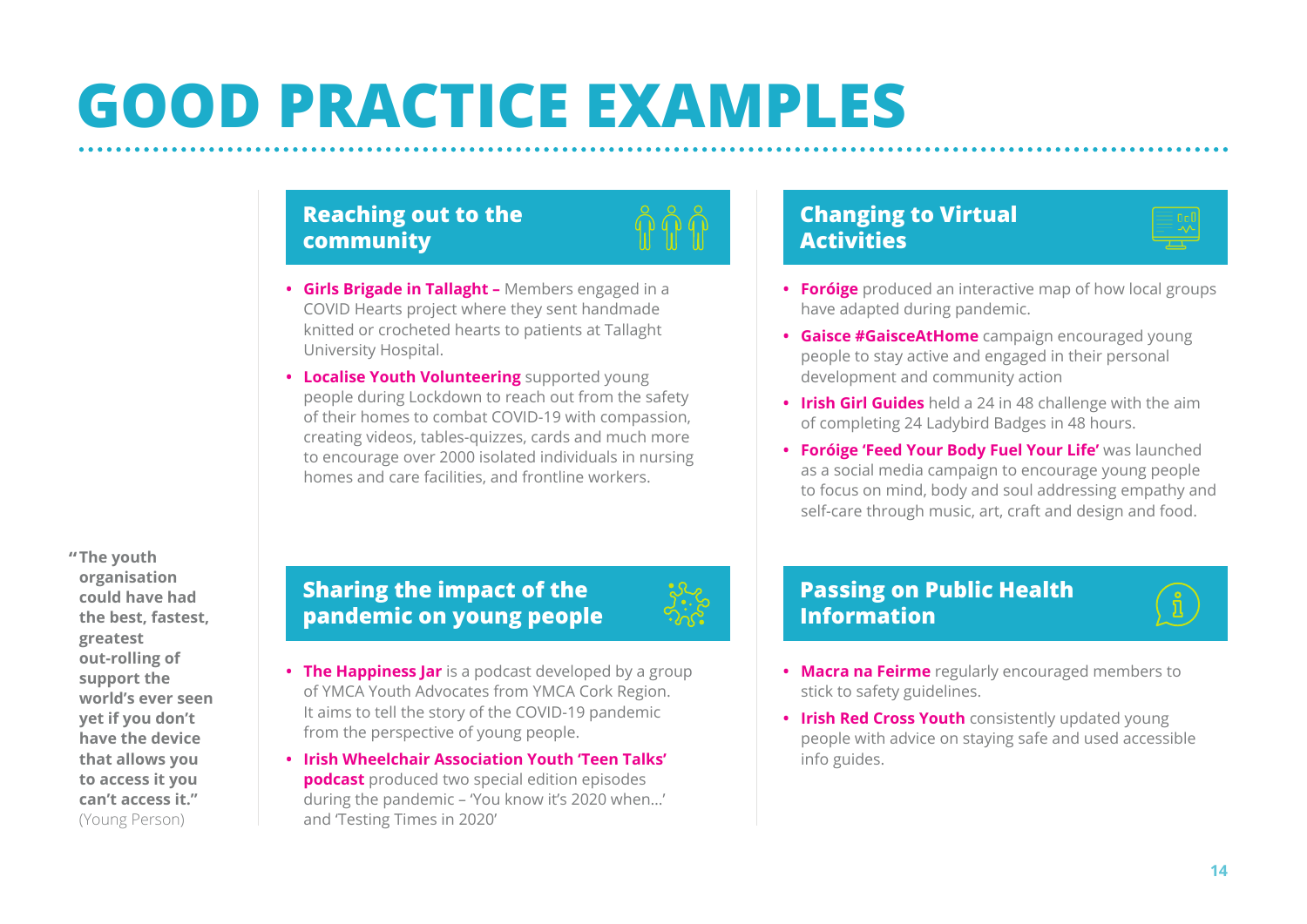# **GOOD PRACTICE EXAMPLES** contd.

### **Support with Mental Health and Wellbeing**

- **• Swords Youth Service, Crosscare,** made up Positivity Packs to distribute to young people at risk.
- **• Sphere 17** consistently posted reminders of where to get help for mental health.

### **Help and Support for Specific Needs**

**We are running "an online cooking programme. We deliver 40 Food packs each week and do three live zoom calls a week. Each day the group learn how to make a new dish."**  (Youth Worker)

#### **• Blossom** hosted an accessible webinar giving young people practical advice on looking after yourself and planning your day during the pandemic.

- **• Crosscare Outdoor Learning Team** was redeployed when they couldn't do their usual role to provide one to one support to 'at-risk' young people.
- **• Spunout.ie/YMCA Ireland/Crosscare/Youth Work Ireland Youth Information Chat service**. The chat service is staffed by Youth Information Officers from centres across Ireland.

### **Consultation and Research on Young People's Experiences**

- **• Young Social Innovators** launched a Youth 'Check In' survey - asking how young people are and how are they coping in this new reality. YSI also coordinated an initiative asking young people to submit ideas to tackle the problems being faced by communities as a result of coronavirus - #YSIOpenCall
- **• BelongTo** conducted an *'LGBTI+ Life in Lockdown'* survey. Almost 300 LGBTI+ young people from all over Ireland shared their experiences of how lockdown, due to COVID-19.
- **• DCYA** conducted a survey *'How's Your Head Young Voices During COVID-19'* to hear directly from young people about what they have found hard during the pandemic, what changes in their lives they would like to retain, and what would help young people improve their mental health and well-being.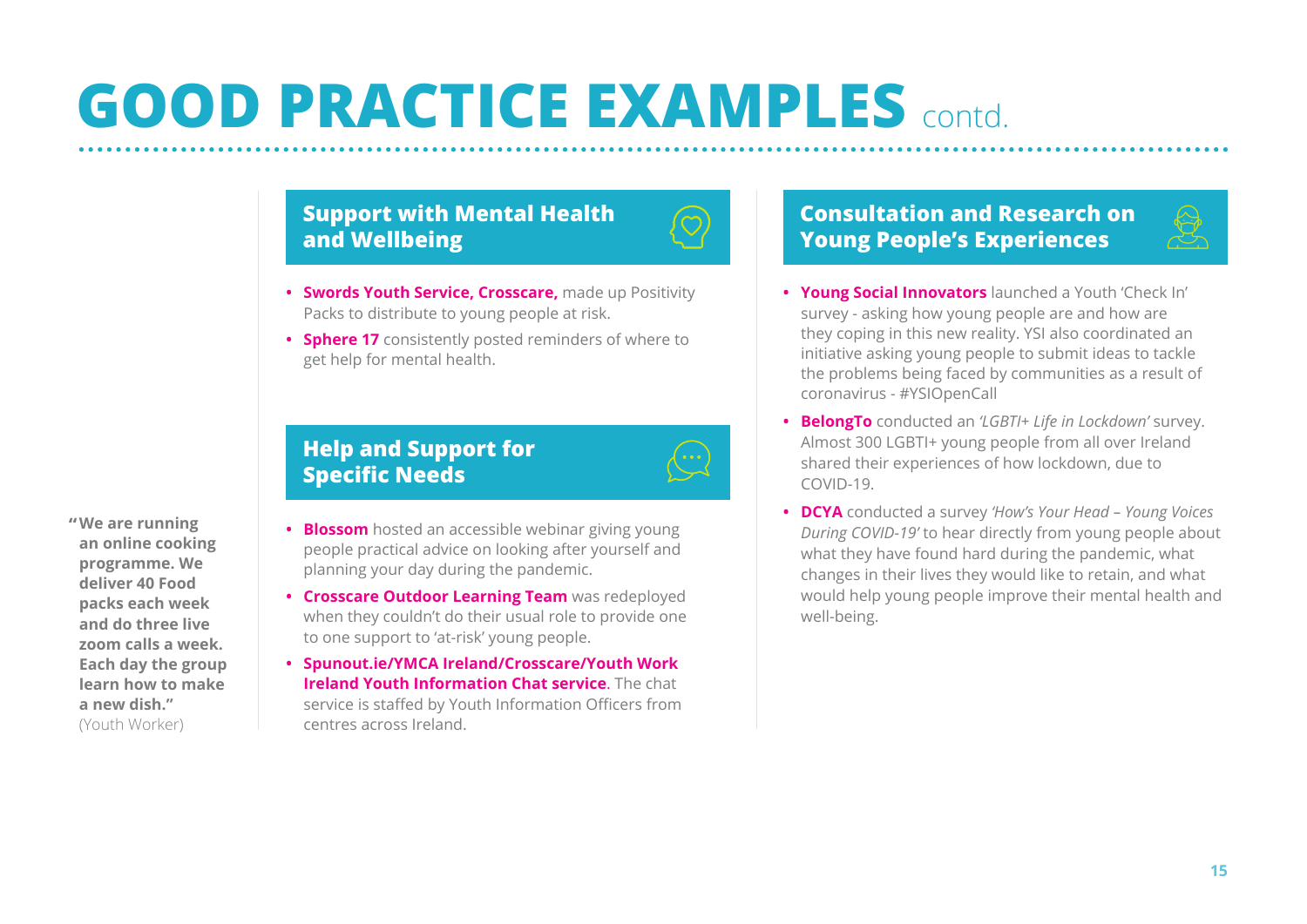# <span id="page-17-0"></span>**CONCLUSIONS & RECOMMENDATIONS**

**Just overall the "youth sector has had energy and good organisation throughout the pandemic as in what activities they're doing and what meetings they've had, there was always something going on, the organisations I'm involved in there was always something going on regardless if anyone attended them there was always an opportunity for something to tap into or something on"** (Young Person)

Broadly the pandemic has served to expose a whole range of inequalities and exacerbated vulnerabilities and while it is great that youth workers showed their creativity and flexibility in numerous ways, it does not make the marginalisation experienced by young people any less challenging.

The drop in engagement levels (70% reported by survey respondents) paints a stark picture and along with stakeholder feedback demonstrates just how **important face-to-face youth work is, particularly for those in marginalised and vulnerable situations.**

What youth workers and projects have managed to achieve in the midst of a global crisis is highly impressive and commendable. **Youth workers have been thrown into the deep end yet have stepped into the gap and embarked on a steep learning curve to support young people and their families in whatever way possible within public health guidelines.**

All this has come at a significant cost for youth workers and youth organisations, however, in terms of exhaustion, emotional labour, stress, unhealthy work/life boundaries, isolation from colleagues, challenges with regard to poor broadband connectivity and digital poverty, and safeguarding concerns. Furthermore, **young people have lost out in so many ways including key experiences and 'rites of passage' such as sitting key examinations, finishing the school year, graduating from school or college, participating in youth exchanges or overseas trips etc. Young people now face all sorts of challenges ahead in terms of education, job prospects, health and wellbeing, personal and social development.**

What is important now, **is for the youth sector to get into a stronger position to meet the current and emerging needs of young people in the face of challenges arising from the pandemic** – youth organisations need to be ready to change at a moment's notice and prepare to offer a 'blended' approach to youth services combining digital and face-to-face methods.

**70% DROP IN ENGAGEMENT LEVELS**

**YOUNG PEOPLE HAVE LOST OUT IN SO MANY WAYS INCLUDING KEY EXPERIENCES AND 'RITES OF PASSAGE'**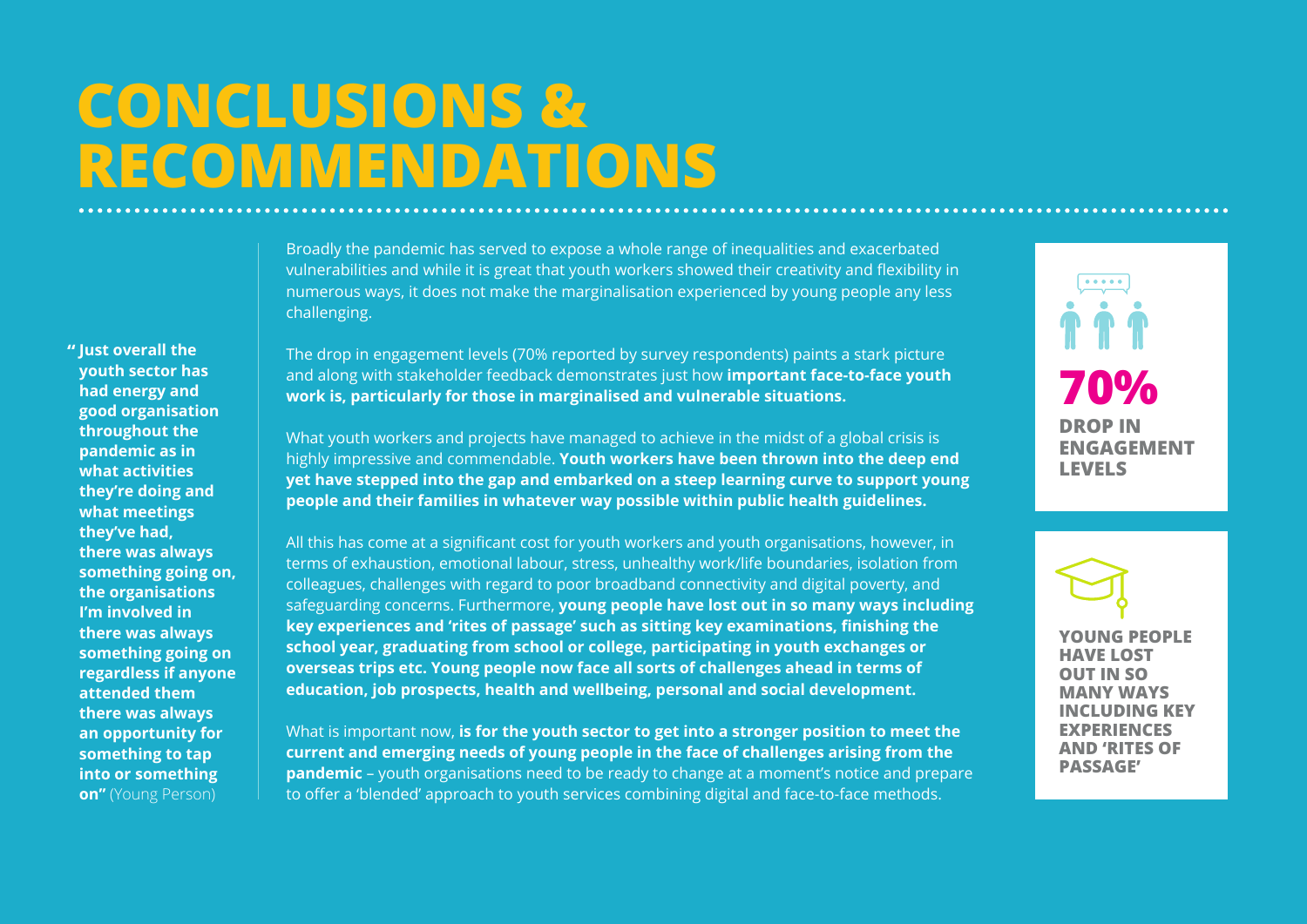# **CONCLUSIONS & RECOMMENDATIONS** contd.



## **Advocating for the Sector**

Advocacy will be vital for the youth work sector in the coming months, particularly regarding funding and investment, technological innovation and ICT infrastructure, training for digital skills and on various digital platforms, and COVID-19 compliance.

# **Recommendations for Youth Organisations to take forward**



**3**

**4**

### **KEEP RELATIONSHIPS CENTRAL**

Young person-centred approaches are core to good youth work practice whether online or face-to-face

#### **2 PAY ATTENTION TO KEY TRANSITION POINTS IN THE LIVES OF YOUNG PEOPLE**

### **LEARNING & EVALUATION**

Seek feedback on practice delivery during the lockdown to learn about what works and what can be improved or enhanced

### **GET SKILLS INTO THE SECTOR**

Particularly IT training and guidance on social media and different IT/social media platforms to facilitate digital engagement

## **5**

**6**

**7**

#### **GET TECH INTO THE SECTOR**

Identify and supply the technology that will facilitate young people's participation and resource organisations and workers

### **ACCESSIBILITY**

Particularly for young people with intellectual and other disabilities

### **INVEST IN PEOPLE**

in terms of staff and volunteer capacity for COVID-19 compliance as well as wellbeing

### **8**

#### **EMBRACE THE CHALLENGE**

of experimenting with different digital methods and trying new mediums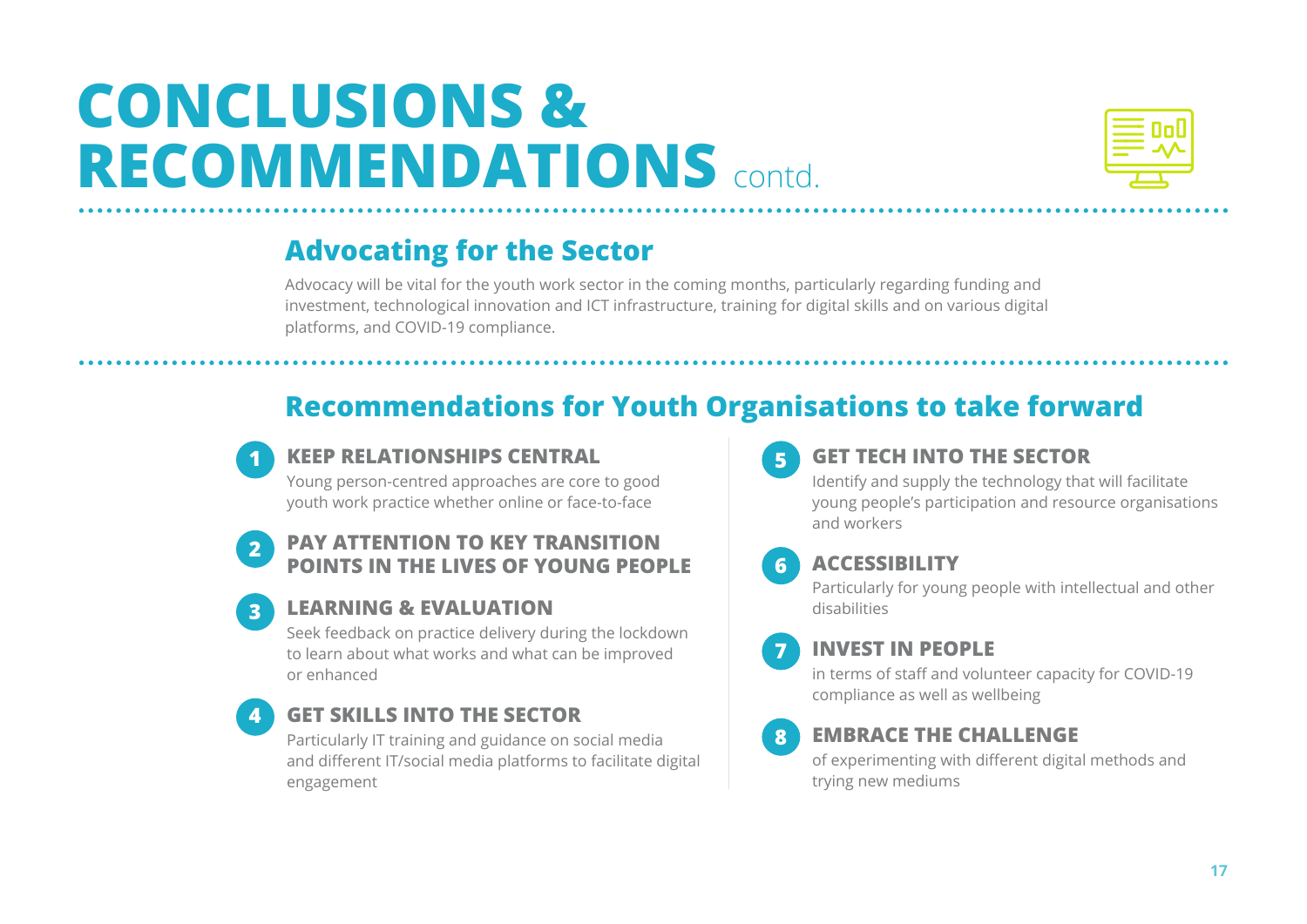# <span id="page-19-0"></span>**METHODOLOGY**

**The review approach involved:**

### **Desk Research**

A review of NYCI members' websites and social media platforms; a review of data and research from other jurisdictions on advice and responses to the pandemic; a review of NYCI online 'check-in' sessions with youth workers.

## **Survey with Sector Projects**

The survey was distributed to youth sector organisations running from 24th June-10th July 2020. There were 256 valid responses to the survey. Respondents were representative of a wide range of thematic and geographical areas.

#### **COMPLETE REPORT AVAILABLE ONLINE**

This paper provides a summary of the NYCI report *A Review of the Youth Work Sector Response to the COVID-19 Pandemic* researched, written and edited by Deborah Erwin and Lorraine Thompson.

**The complete research report is available at [youth.ie](http://www.youth.ie)**

## **Semi-structured Interviews with Stakeholders**

15 interviews were carried out with representatives from youth sector projects and took place in July 2020 via Zoom or WhatsApp.

## **Focus Groups with Young People**

5 focus groups from 4 organisations were facilitated via Zoom during July and early August. A total of 16 young people participated from the ages of 14-25.